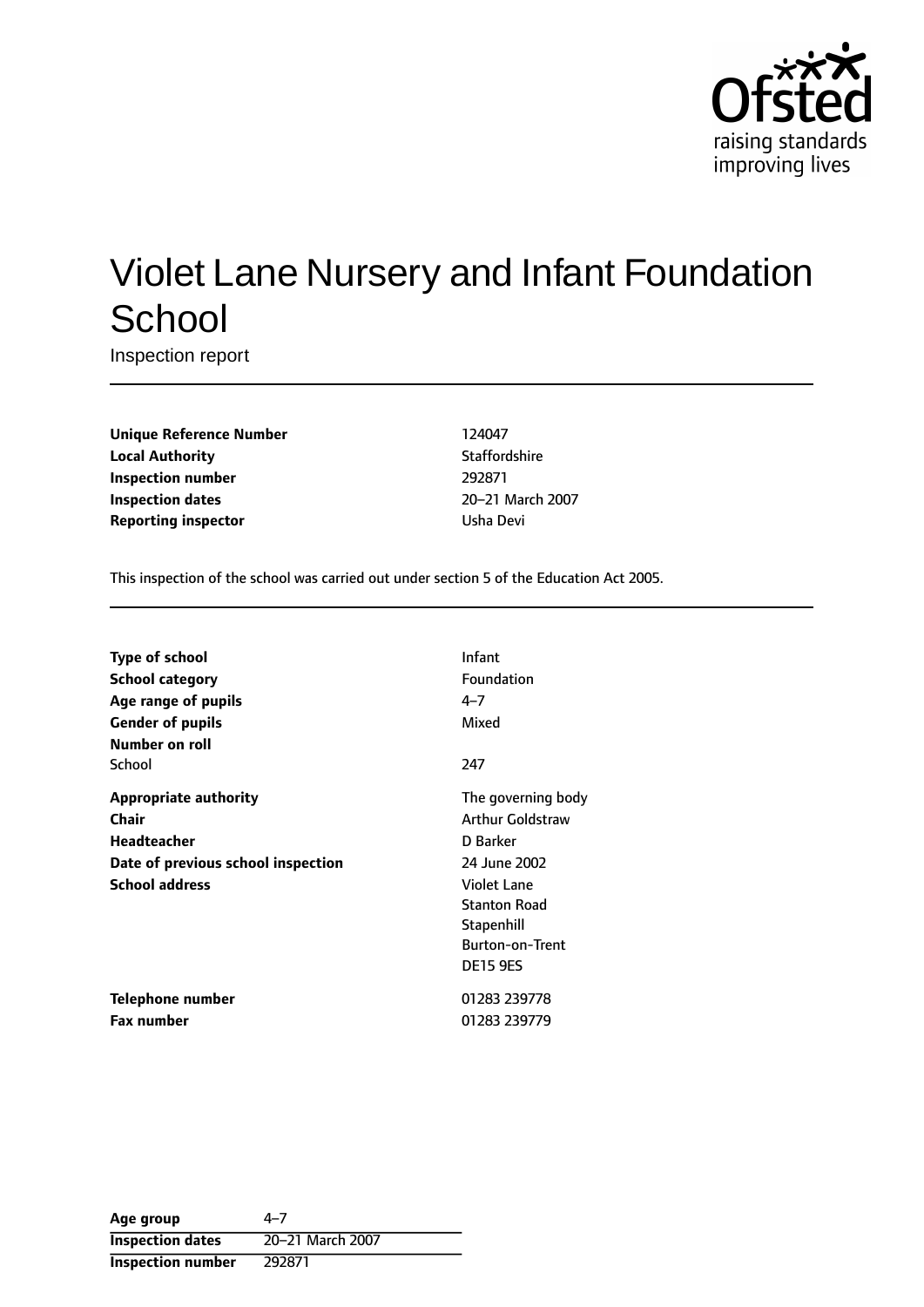© Crown copyright 2007

.

#### Website: www.ofsted.gov.uk

This document may be reproduced in whole or in part for non-commercial educational purposes, provided that the information quoted is reproduced without adaptation and the source and date of publication are stated.

Further copies of this report are obtainable from the school. Under the Education Act 2005, the school must provide a copy of this report free of charge to certain categories of people. A charge not exceeding the full cost of reproduction may be made for any other copies supplied.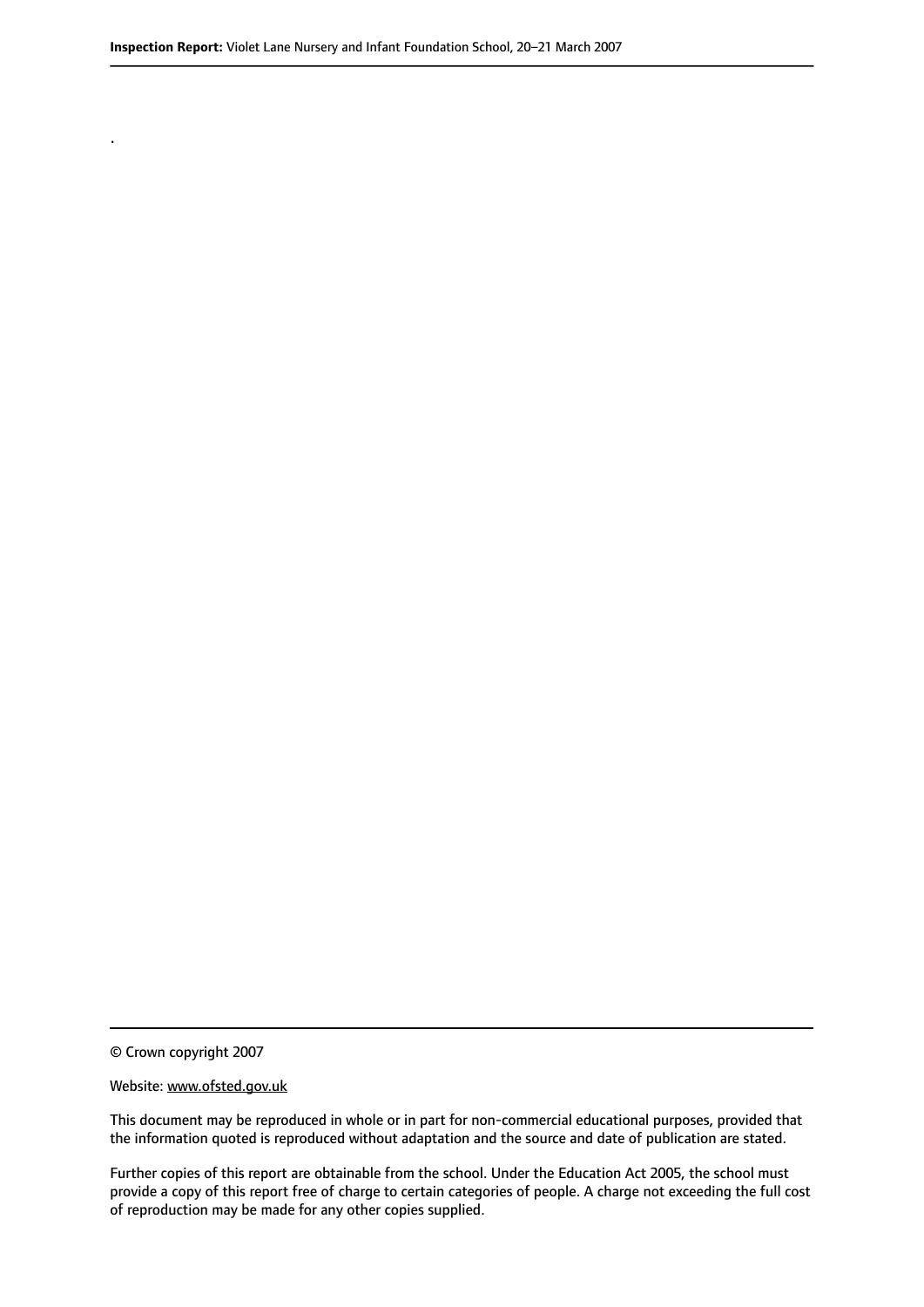# **Introduction**

The inspection was carried out by two Additional Inspectors and one of Her Majesty's Inspectors.

## **Description of the school**

Violet Lane Infant School is much larger than average. The majority of pupils are of White British origin. Few pupils are eligible for free school meals. The proportion of pupils with learning difficulties is below the national average. The school has gained full Dyslexia Friendly Status and permanent Eco-School Status.

The privately run Nursery and out-of-school club were inspected by a child care inspector at the same time and are reported on separately.

## **Key for inspection grades**

| Grade 1 | Outstanding  |
|---------|--------------|
| Grade 2 | Good         |
| Grade 3 | Satisfactory |
| Grade 4 | Inadequate   |
|         |              |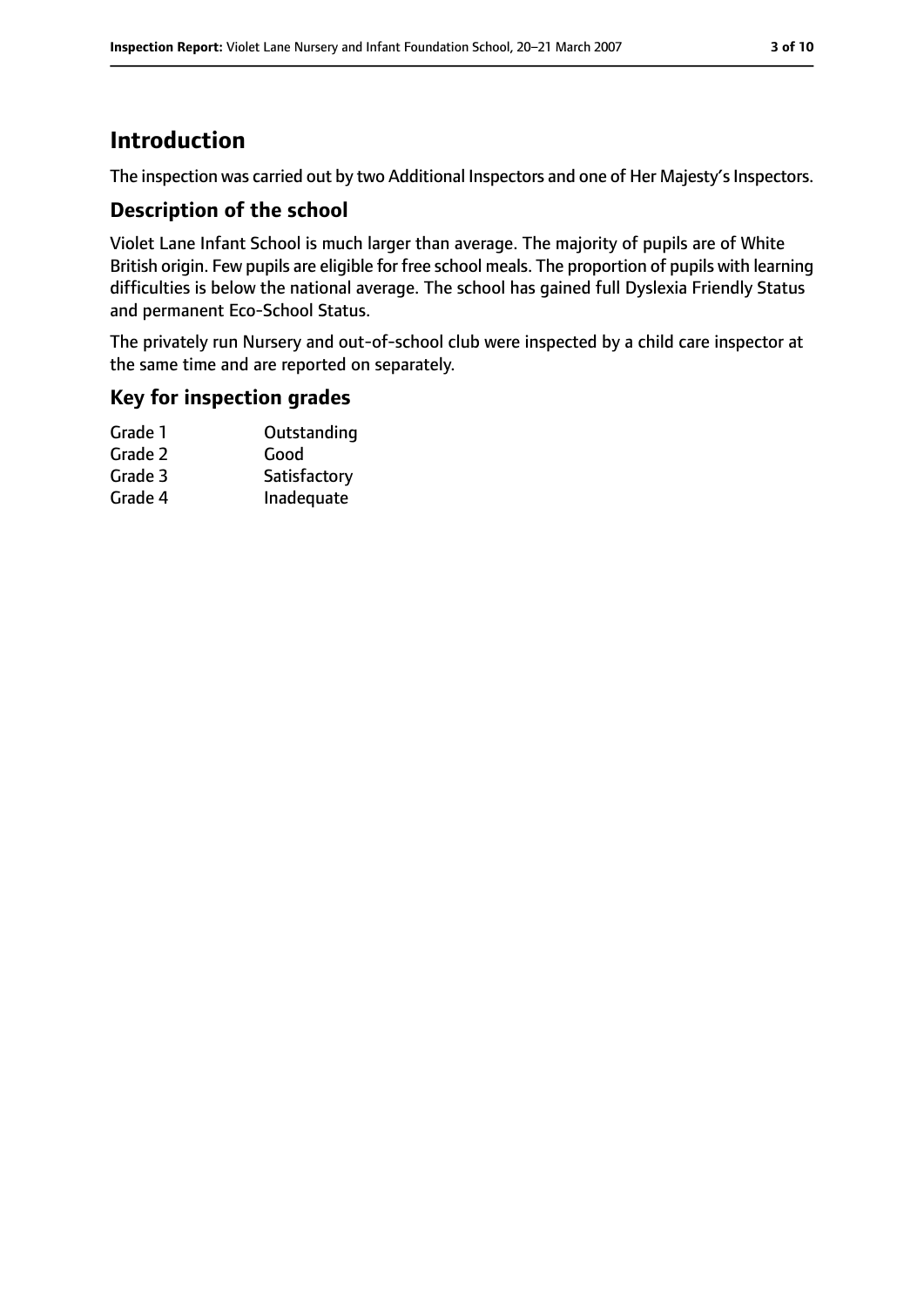# **Overall effectiveness of the school**

#### **Grade: 2**

Thisschool is good because pupils make good progress and achieve high standards. Achievement is outstanding in mathematics, good in reading and satisfactory in writing. The school is aware of this and is continuing to increase the opportunities that pupils have to develop their writing skills. Pupils enjoy writing about different things. For example, in Reception, children are keeping a diary on the life cycle of a frog. One child proudly pointed to the tadpoles in the middle of the table and said, 'I brought them to school - they are helping us to write!'

The quality of teaching and learning is good and ranges from outstanding to satisfactory. The children in the Foundation Stage Reception classes make good progressfrom an average starting point because they learn through an exciting range of practical and engaging activities. Teaching is particularly good when staff regularly discuss the progress that pupils make and use assessment information to plan work that matches pupils' different learning needs.

The good curriculum successfully promotes pupils' enjoyment and achievement. The pupils' personal development and well-being are good. Pupils play and work together in a happy and confident manner and enjoy coming to school. One parent commented, 'I feel the school gives the children a happy, positive environment led by a strong team of staff.' Through fund-raising for local and national charities, pupils show care and concern for others and know that their actions have an effect on their friends and families and on their community.

Almost half of the parents returned inspection questionnaires and most parents spoke highly of the school. One parent said, 'The headteacher and staff are fantastic and approachable.' The school works well with other schools and outside agencies. An example of good practice is the close working partnership between the private Nursery and the school. Nursery children have the opportunity to use the school's facilities and are invited to events, such as special assemblies.

Care, guidance and support are satisfactory. Pupils' health is promoted effectively and their academic guidance is good. Pupils have a good understanding of healthy lifestyles and know how to keep themselves and others safe. The school site is not as secure as it could be. While there is insufficient permanent fencing around the whole of the school site, governors have erected a temporary fence.

Leadership and management are good. The headteacher provides good leadership and a clear direction to the work of the school. An outstanding feature is the careful monitoring of pupils' progress to identify areas for development and identify the pupils who need additional targeted support. This has enabled the headteacher and senior staff to maintain high standards, particularly in reading and mathematics. The school has a good capacity to improve because the headteacher and senior leadership team have a clear understanding of what needs to be done to maintain high standards and to increase the rates of pupils' progress in writing. For example, providing pupils with the opportunity to develop their writing through a range of subjects is starting to accelerate progress in Reception. The headteacher and senior staff are aware that this good practice needs to be developed throughout the school. Improvement since the last inspection has been good.

# **What the school should do to improve further**

- Raise achievement in writing.
- Further improve security of the school site.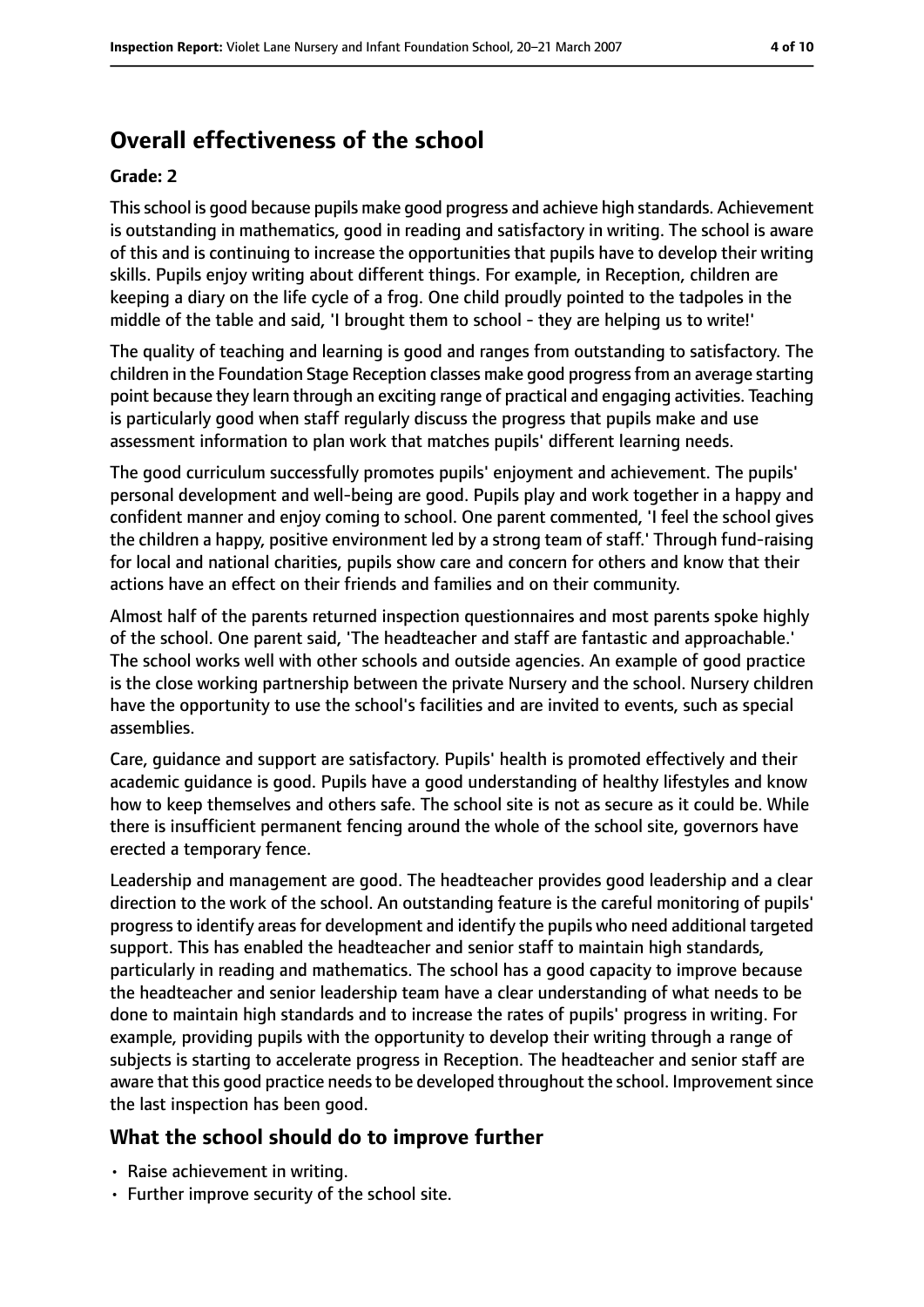# **Achievement and standards**

#### **Grade: 2**

When children enter the school, their standards are close to the levels usually found. They make good progress in Reception and, by the start of Year 1 many exceed the levels expected of pupils of this age. They continue to make good progress in Years 1 and 2 and reach high standards. The results of the 2006 teacher assessments show that standards were significantly above the national averages in reading, writing and mathematics. However, the school's assessment information shows that pupils make satisfactory progress in writing. As a result, the proportion reaching the higher levels in writing is not as high as in mathematics and reading. The more able pupils make good progress in reading and mathematics because of the targeted support they receive. Pupils with learning difficulties are supported well and make good progress.

# **Personal development and well-being**

#### **Grade: 2**

Pupils' personal development and well-being are good. They are cooperative, tolerant and polite and have good relationships with their teachers and other adults in the school. Their behaviour and attitudes are generally good although, on some occasions, they are inattentive, do not get on sensibly when working independently and do not listen well enough to their teachers. Attendance is satisfactory. Spiritual, moral, social and cultural development is good. Pupils know the difference between right and wrong and the Year 2 pupils show good levels of maturity when asked to give their opinions and share their views. The school's permanent status as an 'Eco school' is well earned and, under the enthusiastic leadership of the school council, pupils are developing a good understanding of how best to solve local and global environmental problems. Pupils support each other well. Some of the Year 2 pupils showed great sensitivity and tolerance when helping younger children talk to inspectors about their work.

# **Quality of provision**

## **Teaching and learning**

#### **Grade: 2**

The quality of teaching is good. Pupils make good or better progress when they are set challenging tasks, take part in activities that capture their interest and teachers show them what they need to do to complete their work successfully. Pupils also learn well when they are actively engaged during all parts of the lesson and they do not have to listen for too long during whole class introductions. Teachers' marking helps progress when it is detailed and tells pupils exactly what they need to do to improve their work. This good practice is not yet consistent throughout the school. The presentation of pupils' work is not always as neat as it could be. In some classes, the overuse of worksheets reduces the opportunities for pupils to develop their own ideas and their writing skills.

## **Curriculum and other activities**

#### **Grade: 2**

The curriculum is good and it is enriched by a good range of after-school clubs, with activities such as sports, gardening, French and ballet. These are well attended and much appreciated by the pupils. There is good provision for literacy and numeracy and very good provision for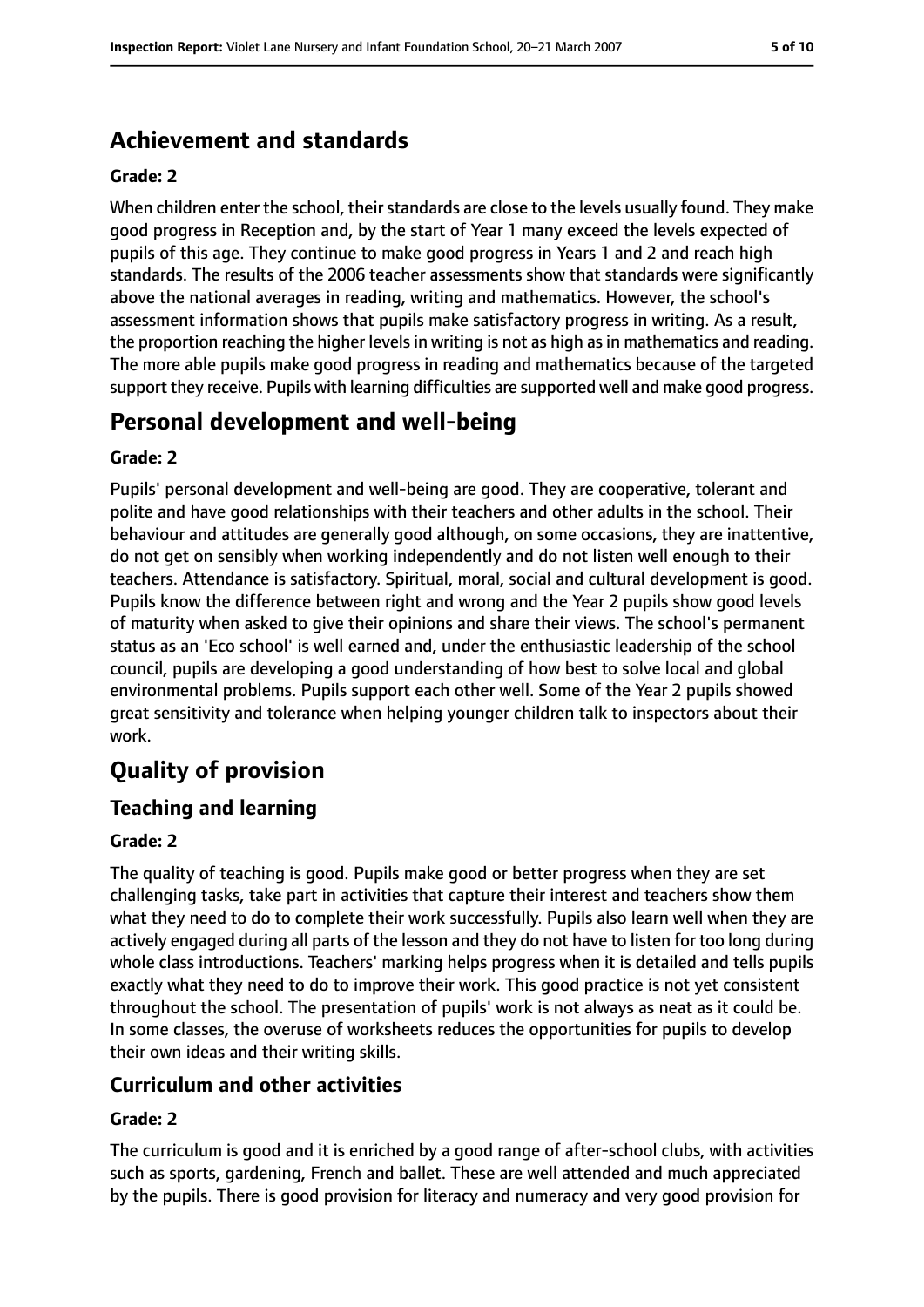information and communication technology (ICT). The curriculum has recently been amended to give emphasis to teaching topics, where pupils are encouraged to study the links between subjects, for example in the work on the Victorians in Year 1. This way of working is preparing all pupils well for the next stage of their education because they are acquiring good literacy and mathematical skills in different situations. The pupils' understanding and tolerance of cultures and faiths different from their own are developed well, for example work on celebrating the Chinese New Year and Divali, and cookery lessons where pupils have the opportunity to prepare and eat food from different cultures. This is helping pupils to know more about the world in which they live.

#### **Care, guidance and support**

#### **Grade: 3**

The quality of care, support and guidance for pupils is satisfactory with some good elements. The school ensures that pupils enjoy school and achieve well and promotes their health effectively. Arrangements for safeguarding pupils meet national recommendations and most risk assessments are carefully undertaken. The quality of academic guidance is good and most pupils reach their challenging targets. Almost half of parents responded to inspection questionnaires and most of them were overwhelmingly positive. However, a small minority expressed disappointment about a lack of consultation with parents, particularly about the school's recent decision to change the colour of the school uniform.

In recent years the security of the school site has been improved. In addition governors have been engaged in ongoing discussions with the local authority and adjacent secondary school to define the school's boundary. Until this has been resolved, site security remains compromised by a lack of permanent perimeter fencing on the eastern edge of the grassed area. This is recognised by the governing body and a temporary fence has been erected.

# **Leadership and management**

#### **Grade: 2**

The headteacher gives good leadership. There is a strong team spirit and staff morale is high. Leadership and management are committed to raising standards and know what they need to do in order to improve further. The senior management team appreciate the strong leadership provided by the headteacher and support her well. An outstanding aspect of their work is the way that they all keep a close check on the progress that pupils make. They use this information well to provide additional targeted support for individuals and groups of pupils. The headteacher and senior management team provide staff with generally accurate feedback about what they need to do to help pupils make better progress. The governing body is supportive to the school and has a good understanding of the school's strengths and areas for development. Governors are increasingly challenging and are holding the school to account for the standards achieved by pupils. Self-evaluation is good because it is based on a particularly careful analysis of assessment information and involves the headteacher and senior staff in checking progress and identifying where more needs to be done.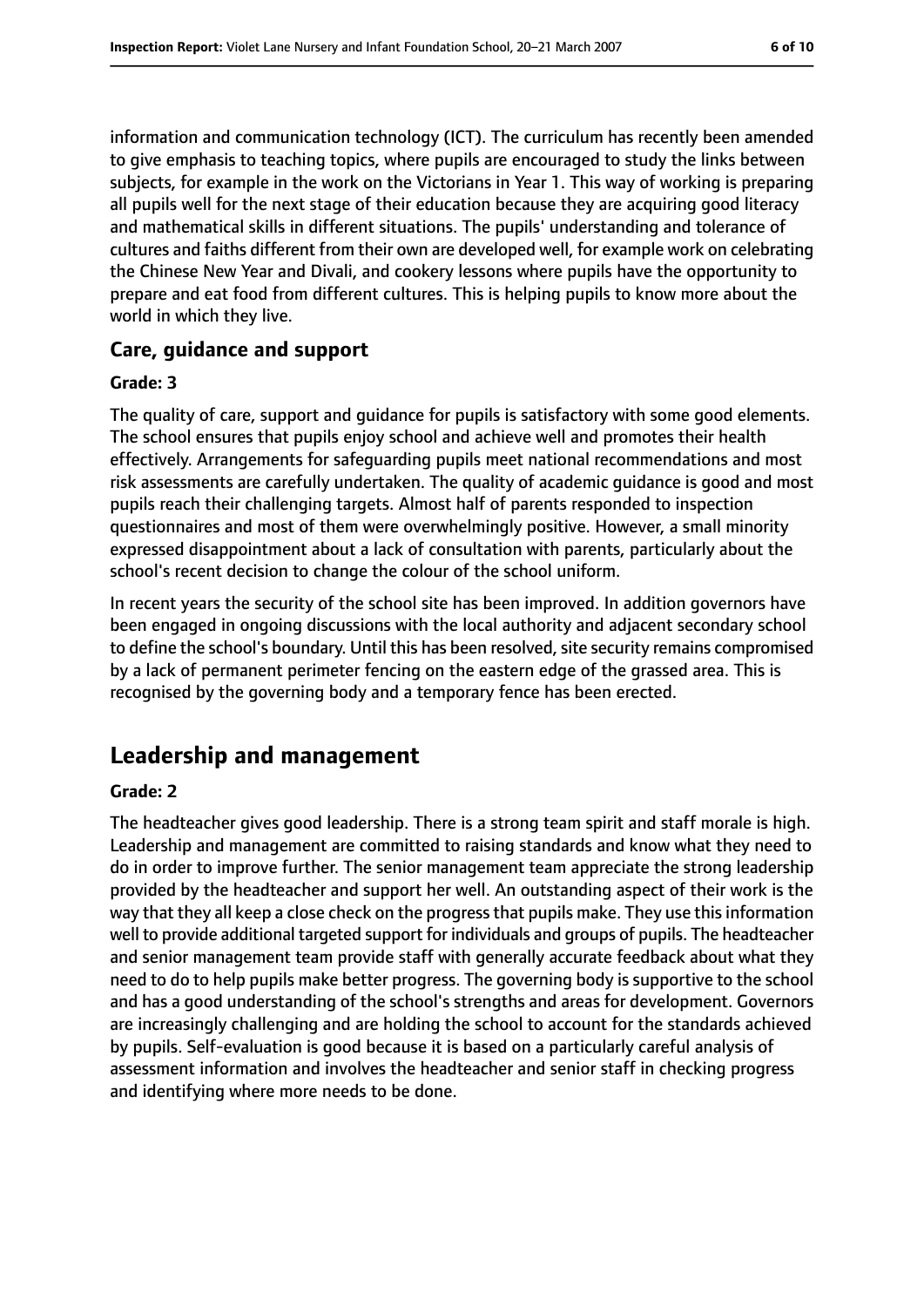**Any complaints about the inspection or the report should be made following the procedures set out in the guidance 'Complaints about school inspection', which is available from Ofsted's website: www.ofsted.gov.uk.**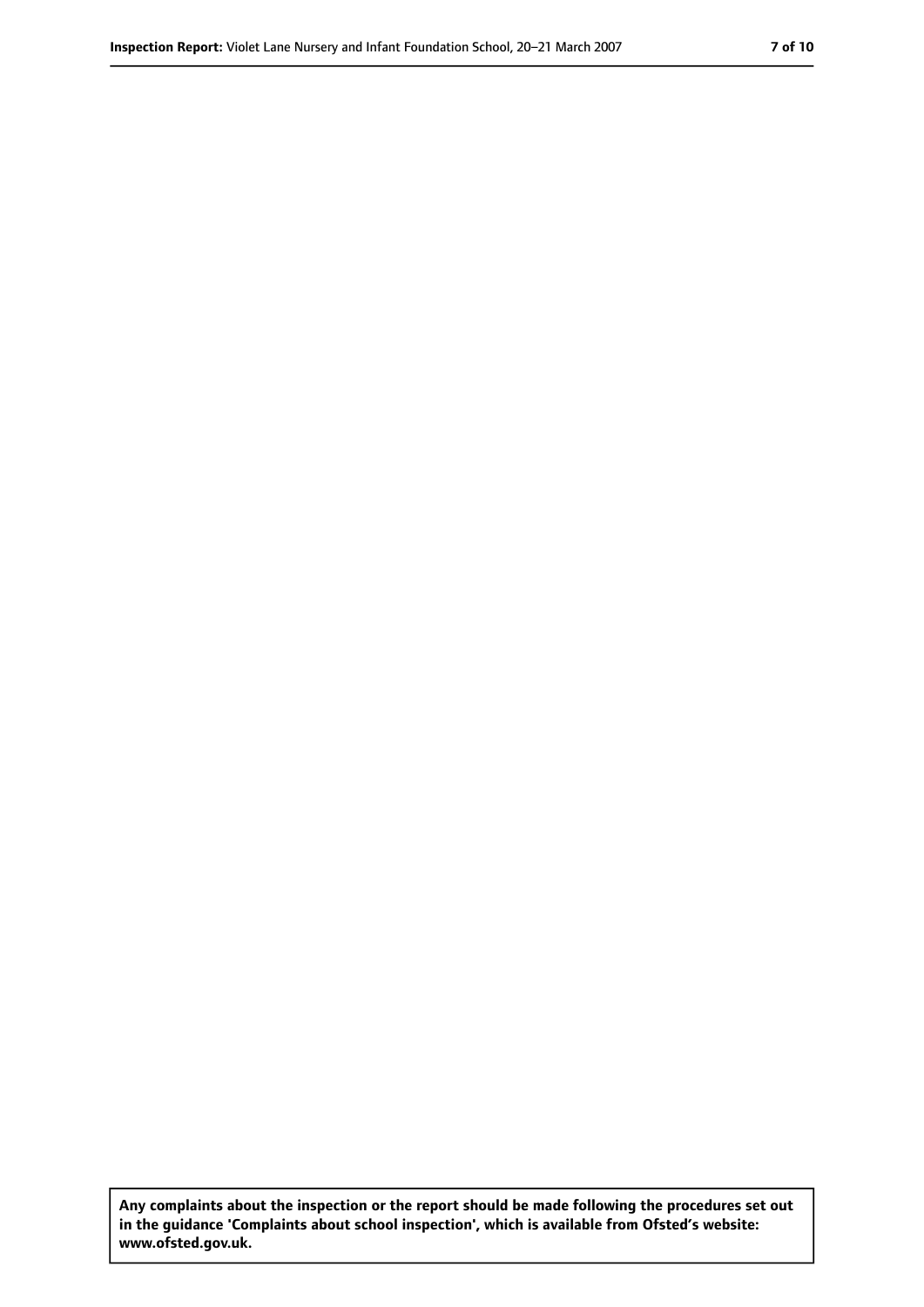# **Inspection judgements**

| $^{\rm t}$ Key to judgements: grade 1 is outstanding, grade 2 good, grade 3 satisfactory, and grade 4 | School         |
|-------------------------------------------------------------------------------------------------------|----------------|
| inadeauate                                                                                            | <b>Overall</b> |

# **Overall effectiveness**

| How effective, efficient and inclusive is the provision of education, integrated<br>care and any extended services in meeting the needs of learners? |     |
|------------------------------------------------------------------------------------------------------------------------------------------------------|-----|
| How well does the school work in partnership with others to promote learners'<br>well-being?                                                         |     |
| The quality and standards in the Foundation Stage                                                                                                    |     |
| The effectiveness of the school's self-evaluation                                                                                                    |     |
| The capacity to make any necessary improvements                                                                                                      |     |
| Effective steps have been taken to promote improvement since the last<br>inspection                                                                  | Yes |

# **Achievement and standards**

| How well do learners achieve?                                                                               |  |
|-------------------------------------------------------------------------------------------------------------|--|
| The standards <sup>1</sup> reached by learners                                                              |  |
| How well learners make progress, taking account of any significant variations between<br>groups of learners |  |
| How well learners with learning difficulties and disabilities make progress                                 |  |

# **Personal development and well-being**

| How good is the overall personal development and well-being of the<br>learners?                                  |  |
|------------------------------------------------------------------------------------------------------------------|--|
| The extent of learners' spiritual, moral, social and cultural development                                        |  |
| The behaviour of learners                                                                                        |  |
| The attendance of learners                                                                                       |  |
| How well learners enjoy their education                                                                          |  |
| The extent to which learners adopt safe practices                                                                |  |
| The extent to which learners adopt healthy lifestyles                                                            |  |
| The extent to which learners make a positive contribution to the community                                       |  |
| How well learners develop workplace and other skills that will contribute to<br>their future economic well-being |  |

# **The quality of provision**

| How effective are teaching and learning in meeting the full range of the<br>learners' needs?          |  |
|-------------------------------------------------------------------------------------------------------|--|
| How well do the curriculum and other activities meet the range of needs<br>and interests of learners? |  |
| How well are learners cared for, guided and supported?                                                |  |

## **Annex A**

 $^1$  Grade 1 - Exceptionally and consistently high; Grade 2 - Generally above average with none significantly below average; Grade 3 - Broadly average to below average; Grade 4 - Exceptionally low.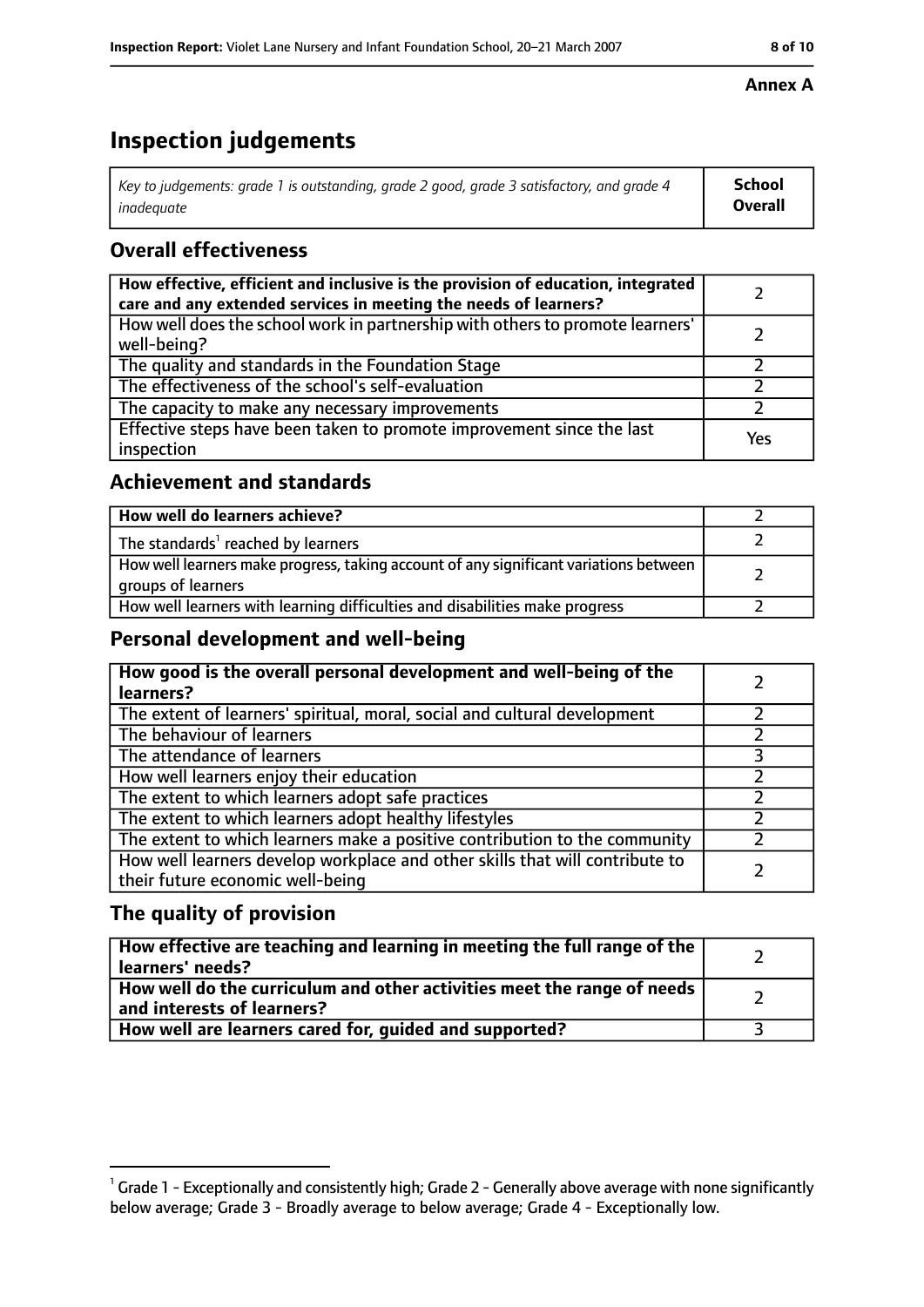### **Annex A**

# **Leadership and management**

| How effective are leadership and management in raising achievement<br>and supporting all learners?                                              |     |
|-------------------------------------------------------------------------------------------------------------------------------------------------|-----|
| How effectively leaders and managers at all levels set clear direction leading<br>to improvement and promote high quality of care and education |     |
| How effectively performance is monitored, evaluated and improved to meet<br>challenging targets                                                 |     |
| How well equality of opportunity is promoted and discrimination tackled so<br>that all learners achieve as well as they can                     |     |
| How effectively and efficiently resources, including staff, are deployed to<br>achieve value for money                                          | 7   |
| The extent to which governors and other supervisory boards discharge their<br>responsibilities                                                  | 7   |
| Do procedures for safequarding learners meet current government<br>requirements?                                                                | Yes |
| Does this school require special measures?                                                                                                      | No  |
| Does this school require a notice to improve?                                                                                                   | No  |